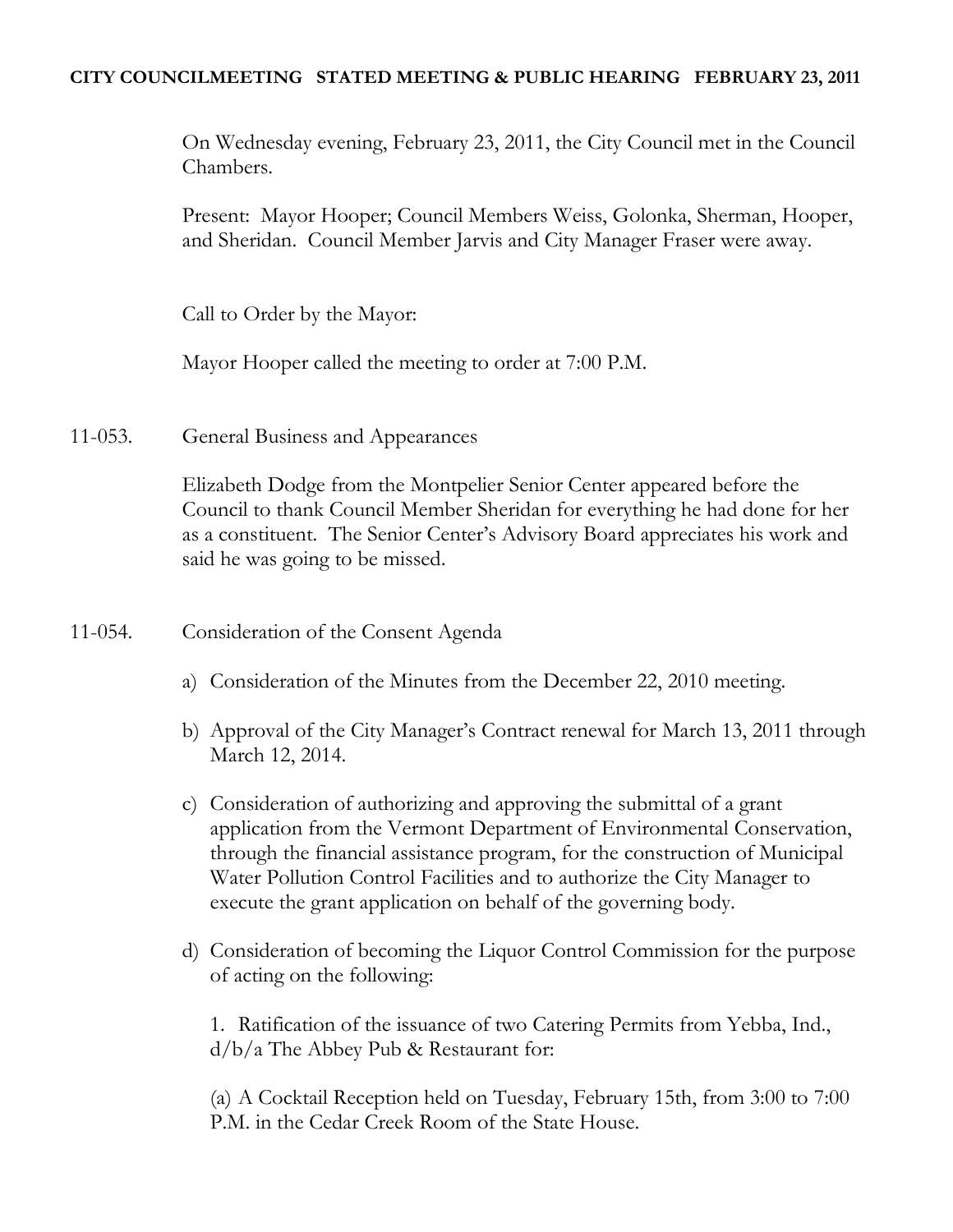(b)A Cocktail Reception scheduled to be held on Wednesday, February 23<sup>rd</sup>, from 3:00 to 7:00 P.M. in the Cedar Creek Room of the State House.

- 2. Ratification of the issuance of a Special Event Permit to *Go America, Go Beverages, LLC,* d/b/a/ "Whistle Pig Whiskey," for a Legislative Tasting Event scheduled to be held on Thursday, February  $24<sup>th</sup>$ , from 2:30 to 6:30 P.M. in the State House Cafeteria.
- 3. Application from Hyzer Industries, Inc.,  $\frac{d}{b/a}$  Three Penny Taproom, for a Cheese Reception/Concert scheduled to be held on Friday, March 4<sup>th</sup>, from 7:00 to 11:00 P.M. in the City Hall Auditorium.

Additional Item

Application from El Portico submitted by Angelo and Joanna Caserto for a liquor control license at LaPizzaria in Montpelier.

c) Payroll and Bills.

General Fund Warrant dated February 9, 2011 in the amount of \$285,725.84. Payroll Warrant dated February 17, 2011 in the amount of \$34,989.64 and \$120,817.99.

Motion was made by Council Member Sheridan, seconded by Council Member Weiss to approve the consent agenda. The vote was 5-0, motion carried unanimously.

- 11-055. Appointment to Planning Commission.
	- a) Following the resignation of Missa Aloisi, staff advertised to fill this position; listed below are the names of those who submitted letters of interest and/or resumes:

| Michael Tarrant | Kimberly Cheney, Esq.                                    |
|-----------------|----------------------------------------------------------|
|                 | 144B Main Street, Apt. #2 c/9 Cheney, Brock & Saudek, PC |
|                 | 159 State Street                                         |

b) Recommendation: Opportunity to meet applicants; possible Executive Session in accordance with Title I § 313, Executive Sessions, (3) *The appointment or employment or evaluation of a public officer or employee;* appointment to fill the unexpired 2-year term until August 2012.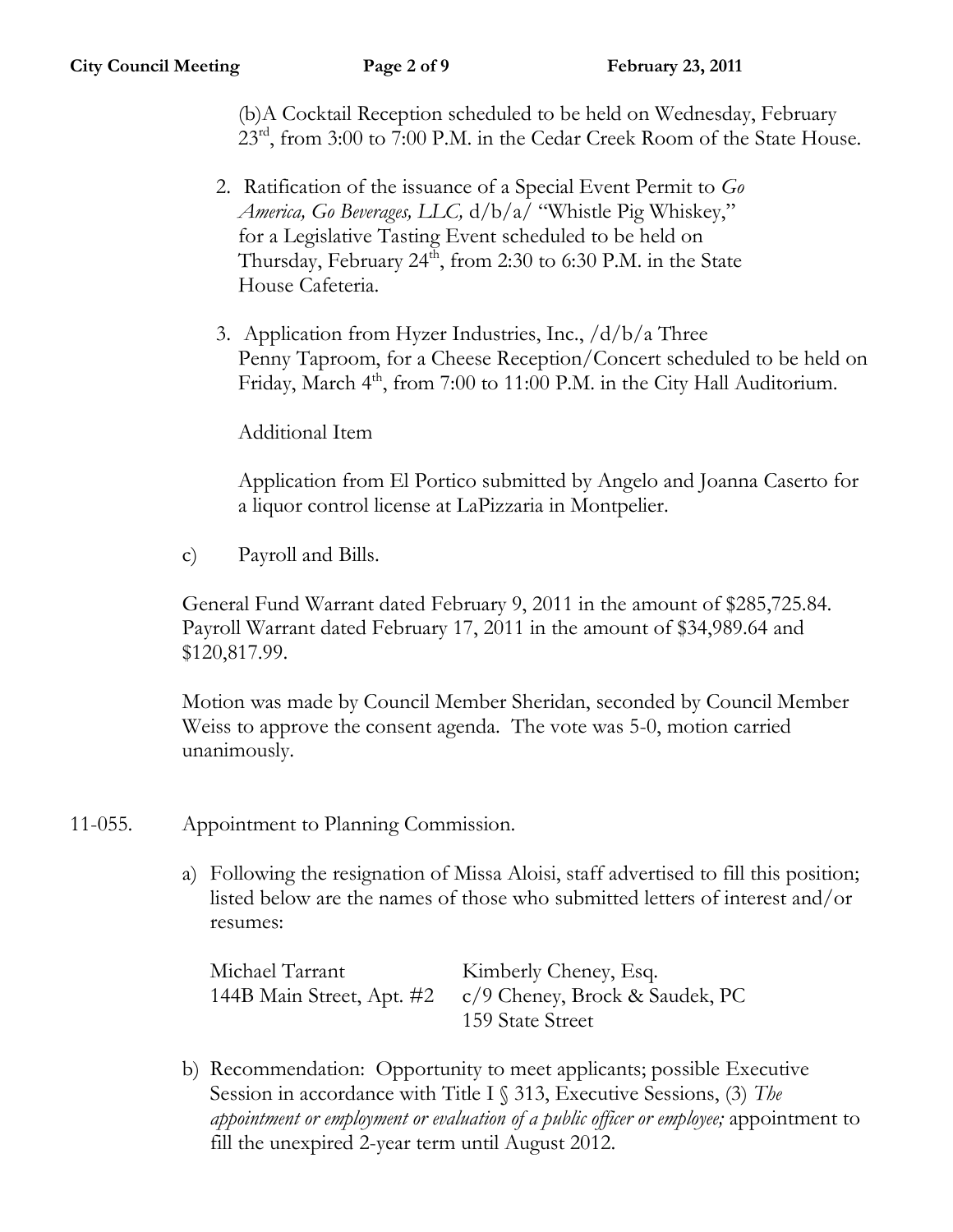Michael Tarrant had withdrawn his application for the appointment to the Planning Commission.

Kimberly Cheney, Esq. reported he was happy to be back in Montpelier. He thinks a lot of people put a lot of work into the Master Plan and really tried to cover all of the bases you need to make a city work. He would love the opportunity to be involved in the city. He thinks there is a big job ahead to make the Master Plan work. He would welcome the appointment.

Motion was made by Council Member Sheridan, seconded by Council Member Sherman to appoint Kimberly Cheney to the Planning Commission. The vote was 5-0, motion carried unanimously.

11-056. Presentation of the City's Audit Report for FY July 1, 2009 – June 30, 2010.

- a) Steve Love of Love, Cody & Company, CPA's, will present the Audit Report to the Council.
- b) Recommendation: Receive report; opportunity for discussion; acceptance of the City's FY 10 Audit Report.

Finance Director Gallup introduced the Finance Department's staff .

Steve Love from Love, Cody & Company, CPA's appeared before the Council to present the Audit Report. He reviewed the Management's Discussion and Analysis and went over some of the financial reports. Excerpts of the Independent Audit Report will be made a part of the minutes.

Mayor Hooper said in his notes he said while the city has a great deal of debt he also noted we have the annual revenues that more than cover these costs. Is this a flag to them? Are they concerned?

Mr. Love said he would say the city has a higher percentage of debt than some of the other municipalities he is auditing. That is why he brought up the fact that the finances of this year were certainly covering the debt service requirements and since those are staying consistent going forward he doesn't see it as an issue. He would caution the city not to incur a great deal more debt if it can be avoided. It is not an easy black and white question though when you compare different municipalities. What you don't see there is the condition of the infrastructure is how new the sewer treatment plant is compared to some other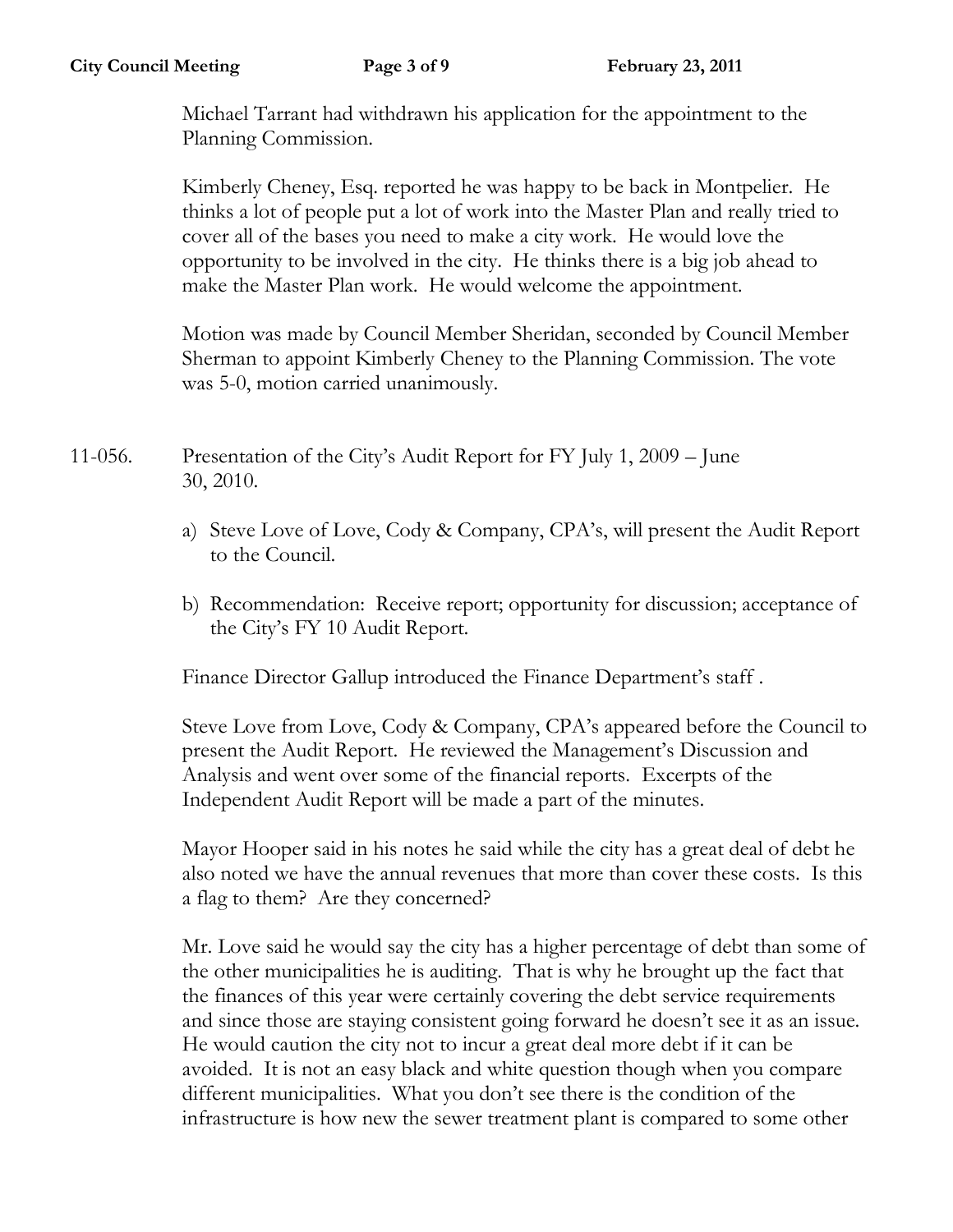towns. You always have to think about how you are going to pay it back when you take on new debt.

Council Member Golonka said the city's deficit in the water and sewer fund how would he advise them to get out of that hole?

Mr. Love said it looked like they hadturned the corner on some of that. The deficit for those funds is largely how you present the net of capital assets so they are showing up as a piece of the fund balance. Looking at cash flows he thinks they are in decent shape. Where you have an issue is where you do tax anticipation borrowing and can't retire it.

Council Member Weiss said he has a comment about whether there are benchmarks. If we look at the year 2011 the principal is roughly \$1,400,000. Project that out to the year 2020 and the total there is \$7,200,000. Something has to end in order for that magnitude of principal payments and interest to be made, and those numbers are going to come back to haunt them.

Motion was made by Council Member Weiss, seconded by Council Member Golonka that the Council receive the Annual Audit Report for Fiscal Year 2010. The vote was 5-0, motion carried unanimously.

Council Member Hooper said during the budget process they were wondering when they were going to receive the Audit Report and wondering if there was a way to accelerate the process so they can have the report earlier.

Mr. Love replied he hoped so because they don't like doing audits once they get into the tax season. They first saw the draft statements on January 11<sup>th</sup> and that was why there report was late.

- 11-057. Consideration of approving and authorizing the City Manager to contract for technical support services regarding the development of the District Heat Plant.
	- a) The City applied for, and received, an \$8 million grant from the Department of Energy Community Renewable Energy Program funded by ARRA to develop a district heating system fueled with locally harvested renewable biomass energy.
	- b) The project would be developed in partnership with State Government/Buildings and General Services (BGS) which currently operates a central heating plant in Montpelier.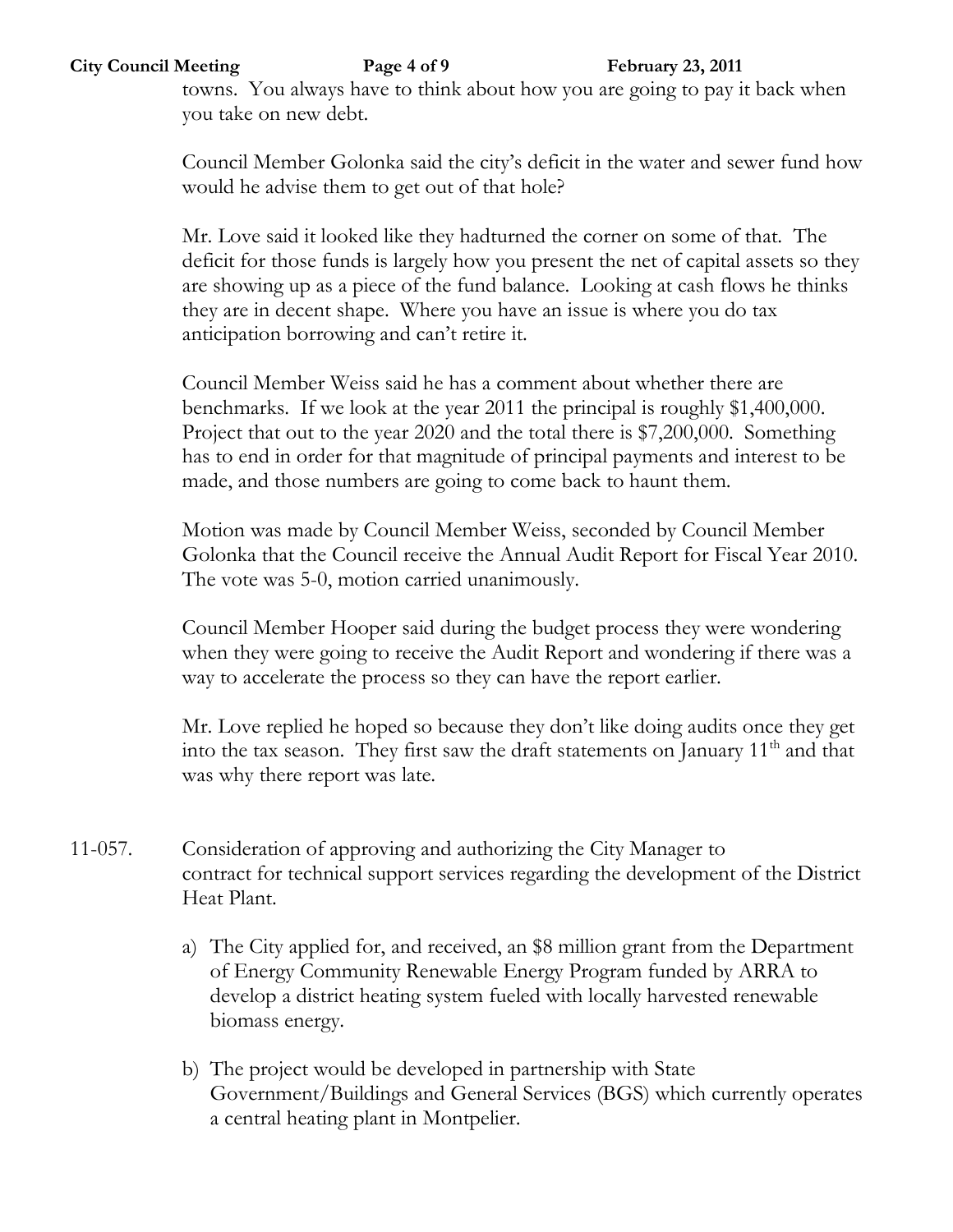c) For the City to develop the proposed routing, preliminary design and cost estimates of the heat distribution system along with providing BGS critical information for sizing and selecting the boilers which will replace the current aged boilers at their central heating plant, the City proposes to contract for assessment and preliminary design services with Community Biomass Systems.

Recommendation: Authorize the City Manager to enter into a contract with Community Biomass Systems, Inc. for the necessary technical services up to the amount of \$95,490.

Harold Garabedian and Planning & Development Director Hallsmith were present to answer questions about the district heating plant.

Mr. Garabedian said they were moving ahead with their discussions with the State of Vermont. The State is moving ahead with the heat plant development so the city will move ahead with the distribution heat element of it. In order to do that they would like to have a limited scope of services to help them identify the connected load, design the optimum routing, understanding the permitting requirements for the piping and to convey the information about the connected load back to the state so they can size boilers. They did come up with a default route for the purposes of some planning, but as they move towards making some final decisions it is best to identify what a final route would be and get a cost estimate to put together with the boiler plant. They are looking for the technical support to get that work done.

Mayor Hooper said this is a process to enable us to gather some more information so the Council can then make a decision about how to move forward.

Mr. Garabedian said it would be refining the design of the routing primarily the pipes in the ground to distribute the heat.

Council Member Golonka inquired about \$95,000 how much is the city responsible for that and how much will the federal grant cover?

Planning & Development Director Hallsmith replied the federal grant involves a 50 percent cost share so the city will pay half and they will pay half. Our share comes from a combination of the money we received from the Community Development Fund and the money the voters voted to authorize the permitting, designing and siting of the facility. The Phase I cost of the project, including the DOE allocation, allows about  $\frac{3}{4}$  of a million dollars for this phase and we aren't there yet. This is an alternative that was proposed by McMillan, which was one of the three bidders we had in that process.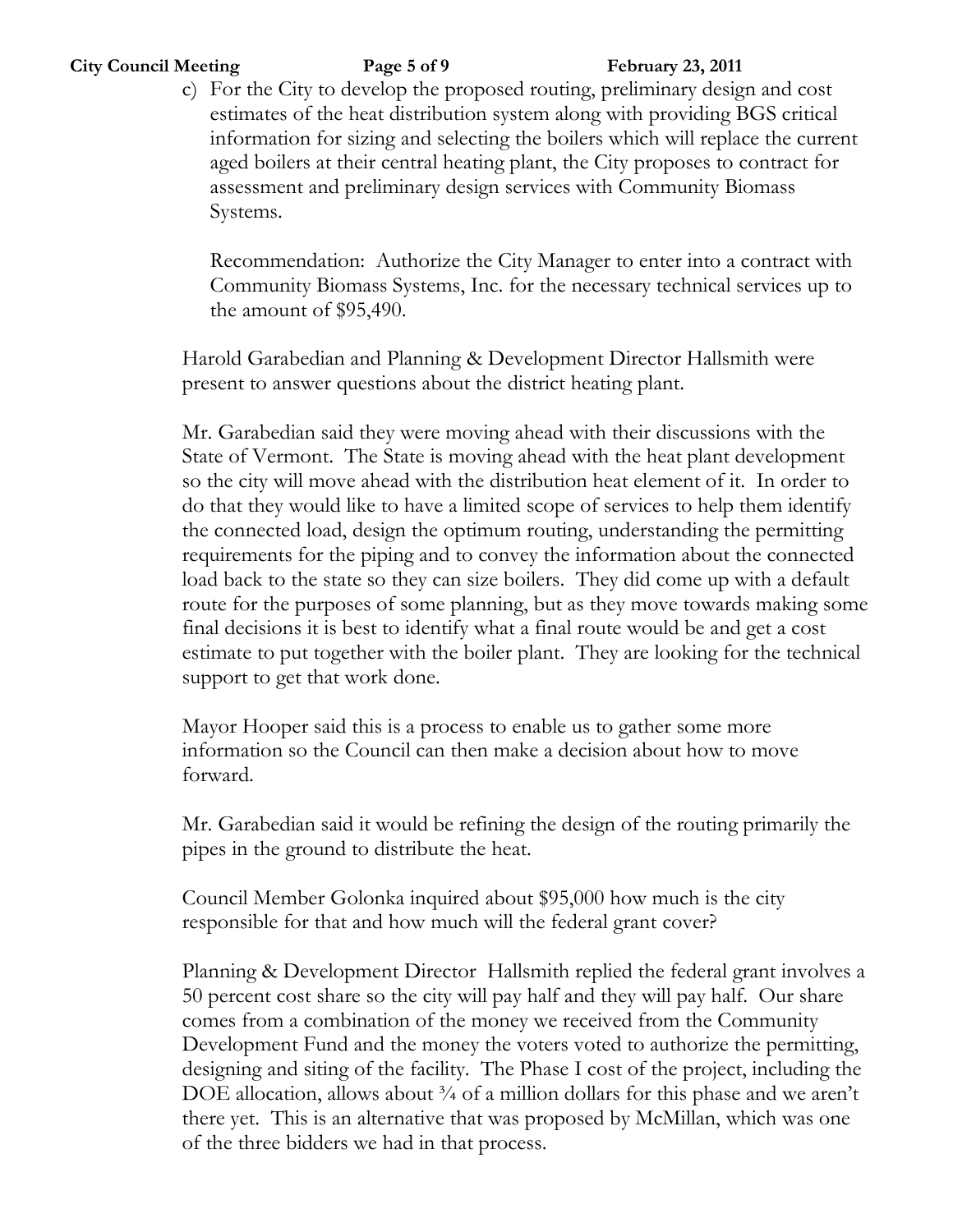Council Member Weiss reported the Energy Committee met on Tuesday, February  $15<sup>th</sup>$ , approved that which is before the Council, and if it isn't a conflict of interest he will move that they authorize the City Manager to enter into a contract with Community Biomass Systems for an amount up to \$95,490. Council Member Sherman seconded the motion.

Council Member Golonka inquired if they would be at a decision point at the end of this process.

Mr. Garabedian replied this is part of the decision making process. This information about the distribution heat has to feed into the information about the heat plant to come up with an overall financial figure for the project. They expect to have that in May or June.

Mayor Hooper called for a vote on the motion. The vote was 4-0, with Council Member Sheridan abstaining.

## 11-058. Council Reports

Council Member Sheridan thanked everyone on the Council and spoke about his experiences serving on the City Council.

Council Member Sheridan said Council Member Sherman will become the senior representative on the Council. She is the only other person who has served longer than 10 years, and that is incredibly admirable. She did the right thing about changing his vote on the bus, and it is worked out well. She has always been good about taking on committee assignments that nobody else wanted, including the upcoming negotiations.

Council Member Sheridan told Mayor Hooper that since she has become Mayor that no one has given more time to the city than she has. Her dedication and commitment is incredible. She goes to tons of meetings and all kinds of things representing the city. She is highly visible and available to the people of the city. She is very intense and passionate about her love of the city. He really respects how much she cares about this city.

Council Member Sheridan thanked Council Member Golonka for becoming the hammer three years ago. It is a wearing and tough position to maintain. He asks the hard questions and gets into peoples' faces sometimes. He took the lead on the railroad issue. He plays an important role. The time he gives the city is incredible. He has five kids, a wife and a business and home and yet he sits on as many committees as anybody and takes them intensely serious.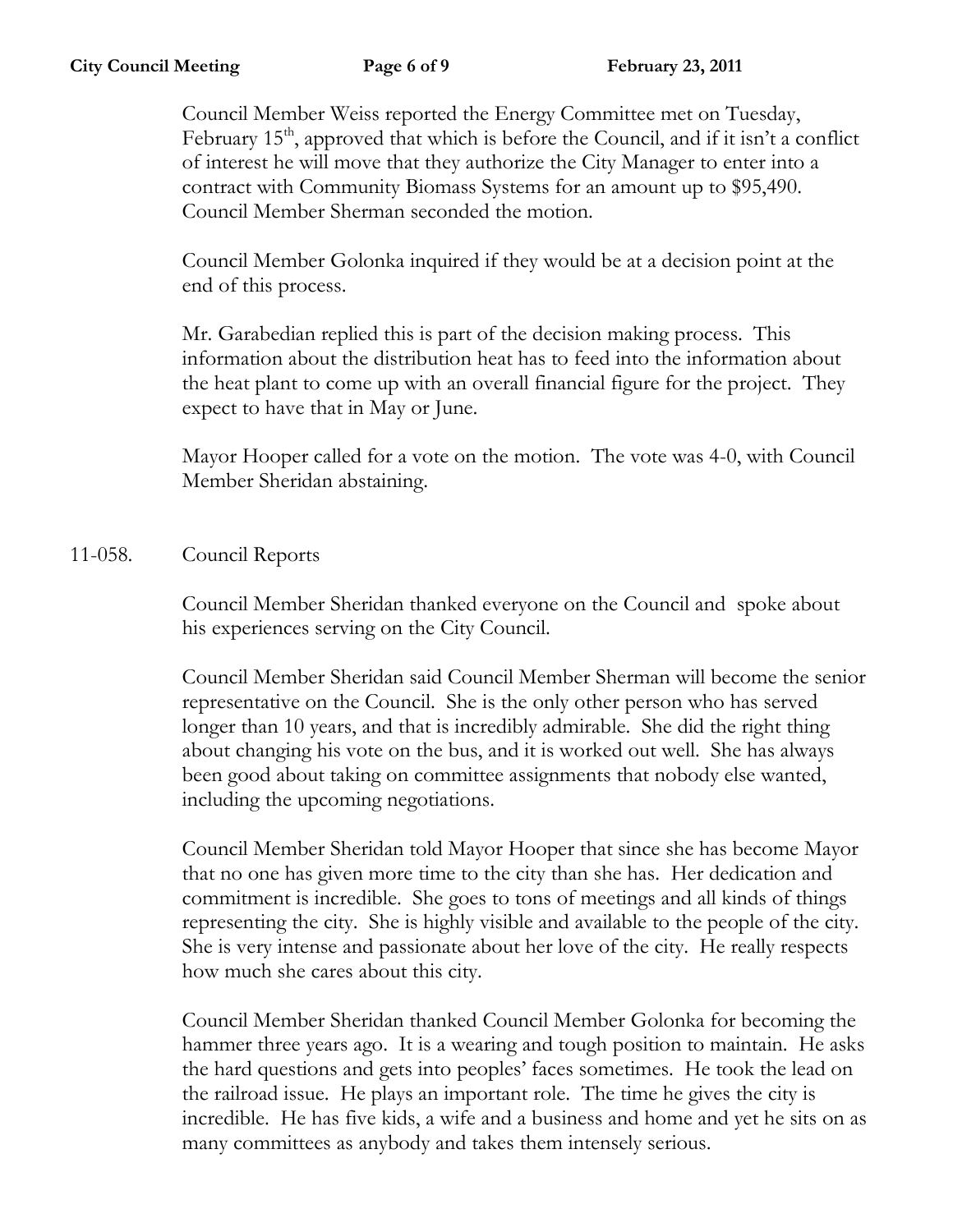Council Member Sheridan told Council Member Hooper he probably didn't realize how he helped him transition out of the role of the hammer. He is always so even keel in here and never gets worked up. He used him as an anchor to learn from. Thanks for being his hockey buddy and he will forgive him for cheering for the wrong team.

Council Member Sheridan told Council Member Weiss he made him chuckle when he told him he was his inspiration and mentor. He was looking at his high school diploma the other day and Superintendent of Schools Alan Weiss had signed it – this was in 1969, 40 years ago! Alan is an inspiration to all of them. At a time in life when most people sit on their laurels and are happy with what they have done he is still giving to his community and his mental sharpness is incredible. He hopes Alan will embrace and work with whomever replaces him on the Council.

Council Member Sheridan told City Clerk-Treasurer Hoyt that she has got to be the most dedicated committed employee of the City of Montpelier he has ever known. There was only one meeting he remembers her not being there. She is so committed the Council had to institute a policy to make her take a vacation because she wouldn't take her vacation.

Council Member Sheridan told Assistant City Manager Hill she is the epitome of class and grace in this city. How she handles people is just amazing. She knows when to be firm, when to negotiate and to be empathetic. She is an incredible example of how wonderful our city is. When she was asked to take over the Senior Center not only did she not complain but she did a phenomenal job.

Council Member Sheridan said he thinks he is leaving at a good time because we have a great set of department heads that the city's hands are in and great employees. He thanked all of them for making the Council and the City look good.

Council Member Sheridan said on a private level he needs to thank his two best fans and two best friends, his Mom and Dad. He relied on them so much over these last seven years for feedback and his triumphs, failures, hopes, dreams and frustrations. They have always given him good constructive criticism. They gave him the foundation in life to become the person he is.

Perfect attendance for 12 years is a very important thing for him. He doesn't think anybody out in the city can question his dedication and commitment and he is very proud of that. He wanted to come here and not be the same old kind of politician because he wanted to set an example but you have to be effective. People really are watching the Council Members and paying attention. He got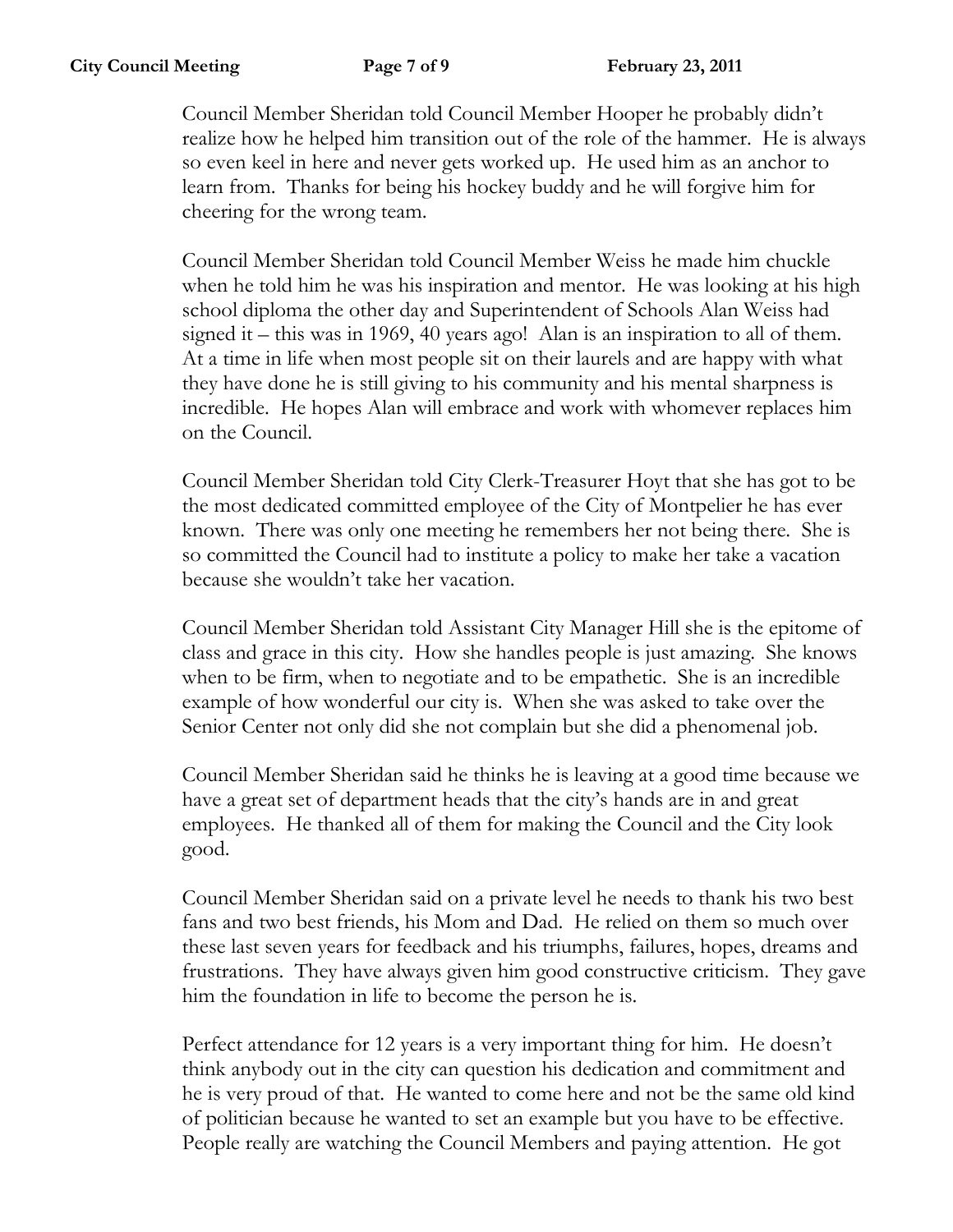on the Council in 1999 and in 2000 they added two people and it meant he got to be part of this exclusive club of five that just being in the right place at the right time he got to be part of the last Council of the old millennium and the first Council of the new millennium.

Goodbye, good luck and God Bless!

Council Member Weiss told Jim Sheridan that those of them who are here tonight signed his last agenda.

Council Member Sherman told Council Member Sheridan it has been a great eleven years! She has already blown the possibility of having perfect attendance and she is sure it will be hard to live up to his other standards as well.

Council Member Golonka said he is impressed by Council Member Sheridan's service to the city.

Council Member Hooper said he certainly doesn't agree with all of Council Member Sheridan's positions but he never questioned where his heart was or his love of the city.

11-059. Mayor's Report

None.

11-060. Report by City Clerk-Treasurer

City Clerk-Treasurer Hoyt reminded members of the Council and viewing public that the Annual City Meeting would be held next Tuesday, March 1, 2011 and the polls will be open from 7:00 A.M. to 7:00 P.M.

11-061. Status Reports by City Manager

None.

11-062. Agenda Reports by the City Manager.

None.